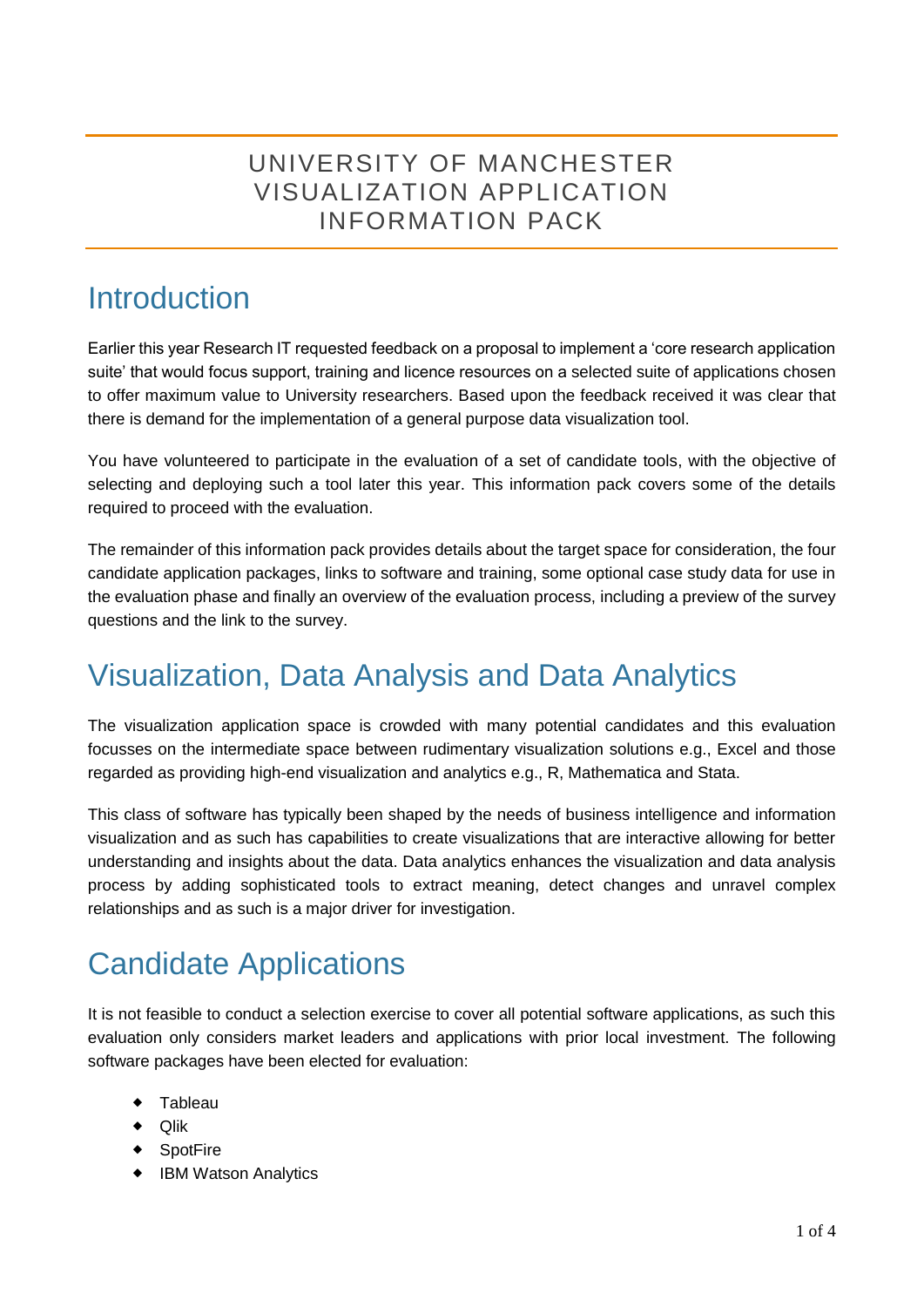Note: All four candidates provide cloud-enabled versions, where users can upload data to online tools to undertake analysis and visualization. Tableau, Qlik and Spotfire also provide desktop clients that can perform visualization and analytics locally.

# Software Access and Training Materials

#### **Tableau**

| Software:       | http://www.tableau.com/products/trial-email                                                                                                  |  |  |  |
|-----------------|----------------------------------------------------------------------------------------------------------------------------------------------|--|--|--|
| Learning:       | http://www.tableau.com/support/manuals/quickstart<br>http://www.tableau.com/learn/training?gclid=CK2W9Lgo6MwCFfYy0wod2t8Ftg                  |  |  |  |
| Notes:          | Tableau Desktop is free for students and instructors at accredited academic institutions.<br>It can be used on Windows/Mac/Cloud.            |  |  |  |
| Qlik            |                                                                                                                                              |  |  |  |
| Software:       | http://global.qlik.com/uk/landing/go-sm/sense-desktop - Desktop Edition.<br>http://www.qlik.com/try-or-buy - Cloud Edition.                  |  |  |  |
| Training:       | http://www.qlik.com/products/qlik-sense/getting-started                                                                                      |  |  |  |
| Notes:          | Windows/Cloud versions available. Qlik has two products QlikView and Qlik Sense. The<br>Qlik Academic Program Manager recommends Qlik Sense. |  |  |  |
| <b>Spotfire</b> |                                                                                                                                              |  |  |  |
| Software:       | http://spotfire.tibco.com/trial                                                                                                              |  |  |  |
| Training:       | http://spotfire.tibco.com/learn/spotfire-desktop-quickstart                                                                                  |  |  |  |
| Notes:          | This is the only one of the offerings which has a 30 days limited use. Windows/Cloud.                                                        |  |  |  |

#### IBM Watson Analytics

- Software: <http://preview.tinyurl.com/zm588jj>
- Training: [https://www.ibm.com/communities/analytics/watson-analytics-blog/upskill-with-watson](https://www.ibm.com/communities/analytics/watson-analytics-blog/upskill-with-watson-analytics-training/)[analytics-training/](https://www.ibm.com/communities/analytics/watson-analytics-blog/upskill-with-watson-analytics-training/)
- Notes: Unlike the others IBM Watson Analytics is only available as a cloud offering. Get an IBM ID to get started. There is a University partnership program which will be investigated in view of responses to this evaluation process.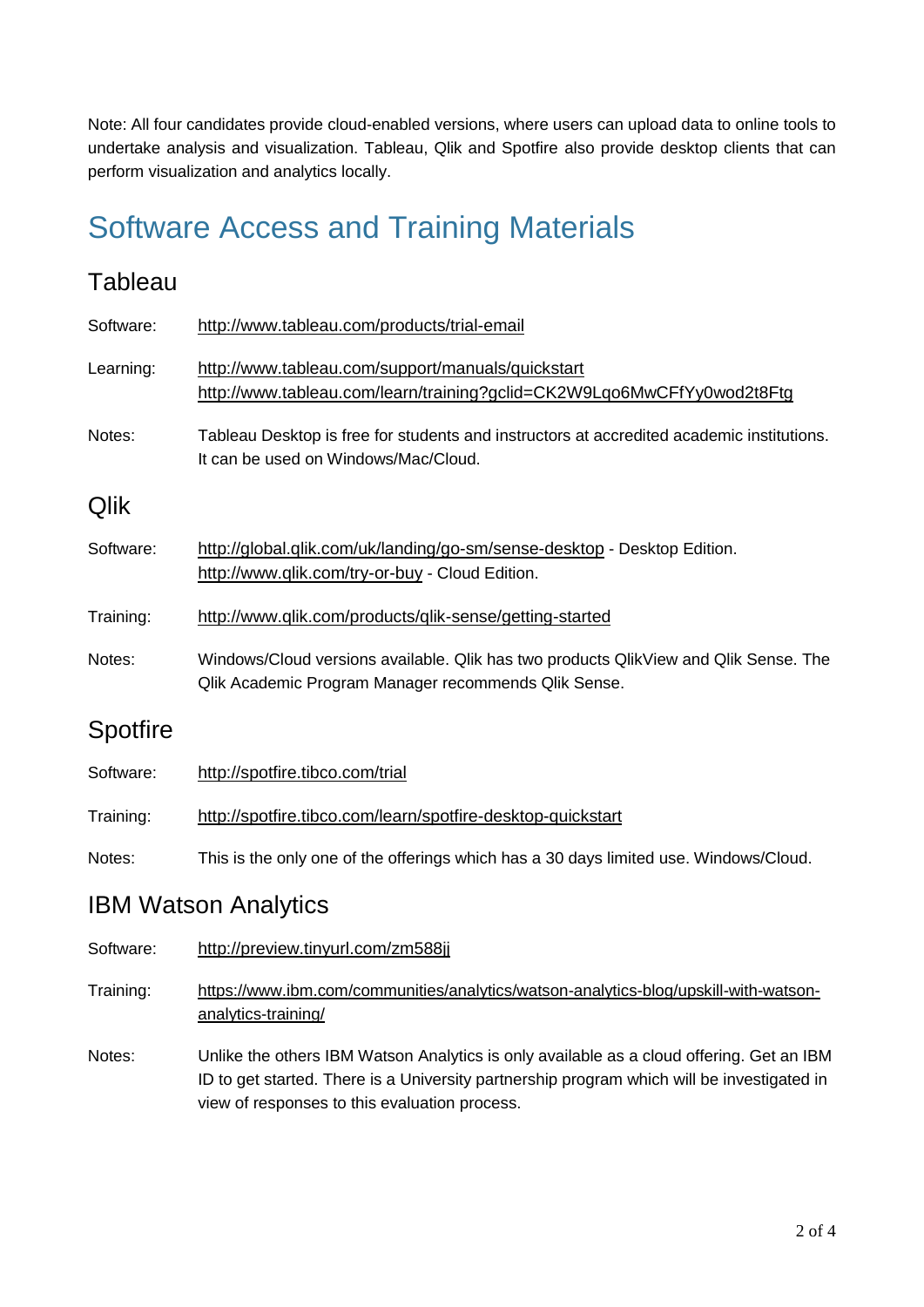# Sample Data

While it is expected that participants will use their own data for the evaluation, in order to facilitate additional participation, the following external data sources have been selected which are used in research studies around the world:

Socio-economic: <http://hdr.undp.org/en/data>

Physical environment: <http://www.ipcc-data.org/observ/index.html>

The two sources were selected in order to ensure a good representation of various disciplines.

You can always find open data for your own discipline from sources like [http://data.gov.uk](http://data.gov.uk/) and for example you can get property prices from [https://www.gov.uk/government/statistical-data-sets/price](https://www.gov.uk/government/statistical-data-sets/price-paid-data-downloads)[paid-data-downloads](https://www.gov.uk/government/statistical-data-sets/price-paid-data-downloads)

## Evaluation Survey and Details

The survey can be found here. Note that this survey can be taken multiple times, though please limit to one review per candidate application:

#### <https://www.surveymonkey.com/r/QZT9B7Z>

A preview of the survey is included at the end of this PDF document, so you may review the questions before undertaking the survey.

Some notes:

- The evaluation survey will be open for 60 days from  $1<sup>st</sup>$  June and closing on  $31<sup>st</sup>$  July.
- Research IT will be presenting three prizes to the best evaluation reports we get. These prizes will be £250, £150 and £100 in Amazon Vouchers.
- The evaluation survey is entirely undertaken through SurveyMonkey.
- We are expecting evaluators to act as representatives of their schools, colleagues and potential other users where possible. Please bear that in mind when giving feedback and comments and let us know your thoughts on the subject areas.
- Prizes will be allocated based on what we (Research IT) deem the 'best' feedback we receive, considering both the tools you are assessing, and insight into your subject area, discipline and colleagues.
- If you would like us to see your work, you can share your visualizations with us, either by providing links within the feedback survey or directly contacting us by email.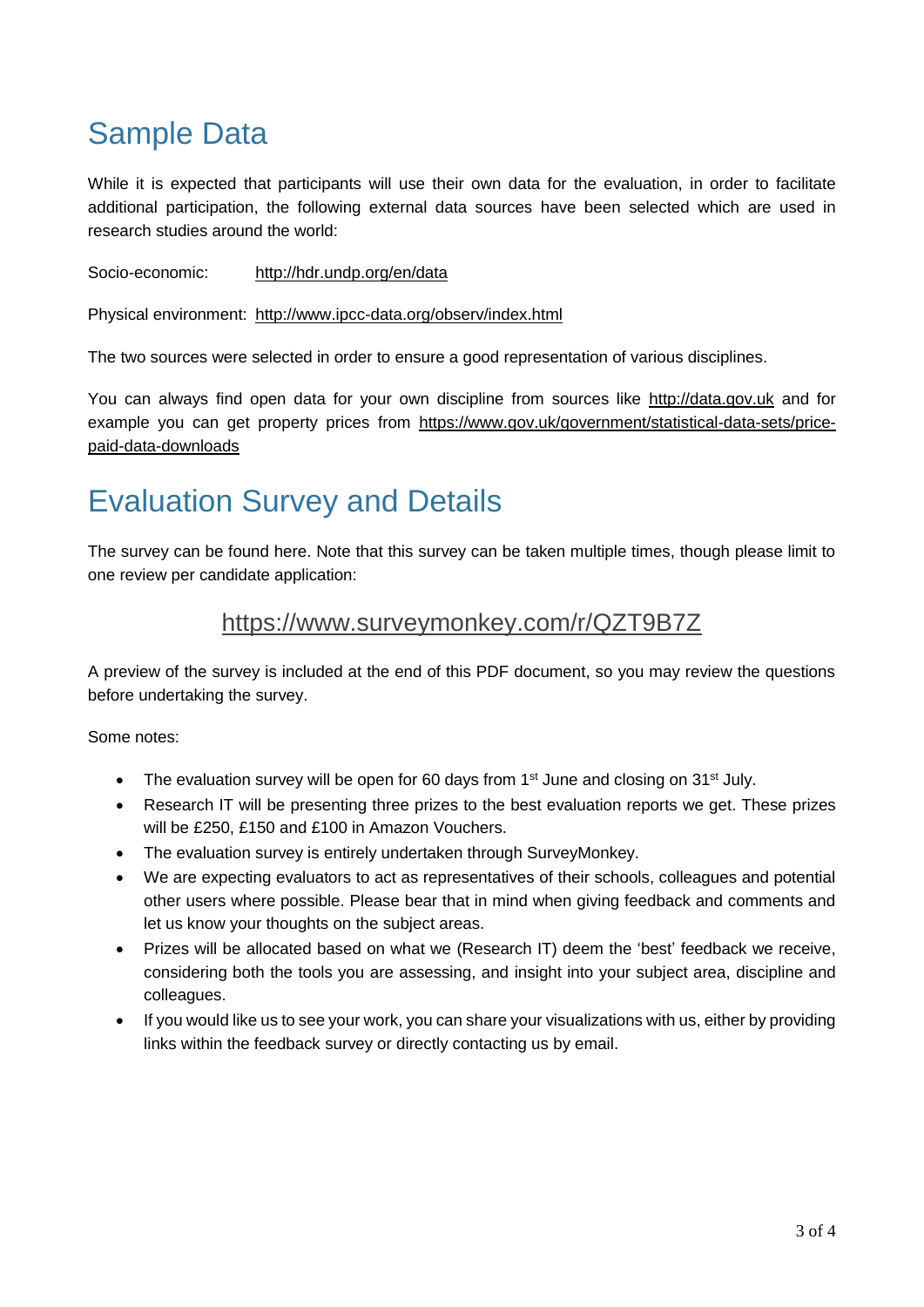# Support and help during the evaluation period

If you have any questions, clarifications or help with any aspect of the evaluation process please do not hesitate to contact us. Please make note that each of the software you are using are time limited when you download the trial version. Please get in touch with us to help you arrange extensions as we have contacted vendors and we have our channels to arrange that.

[ITS-research@manchester.ac.uk](mailto:ITS-research@manchester.ac.uk)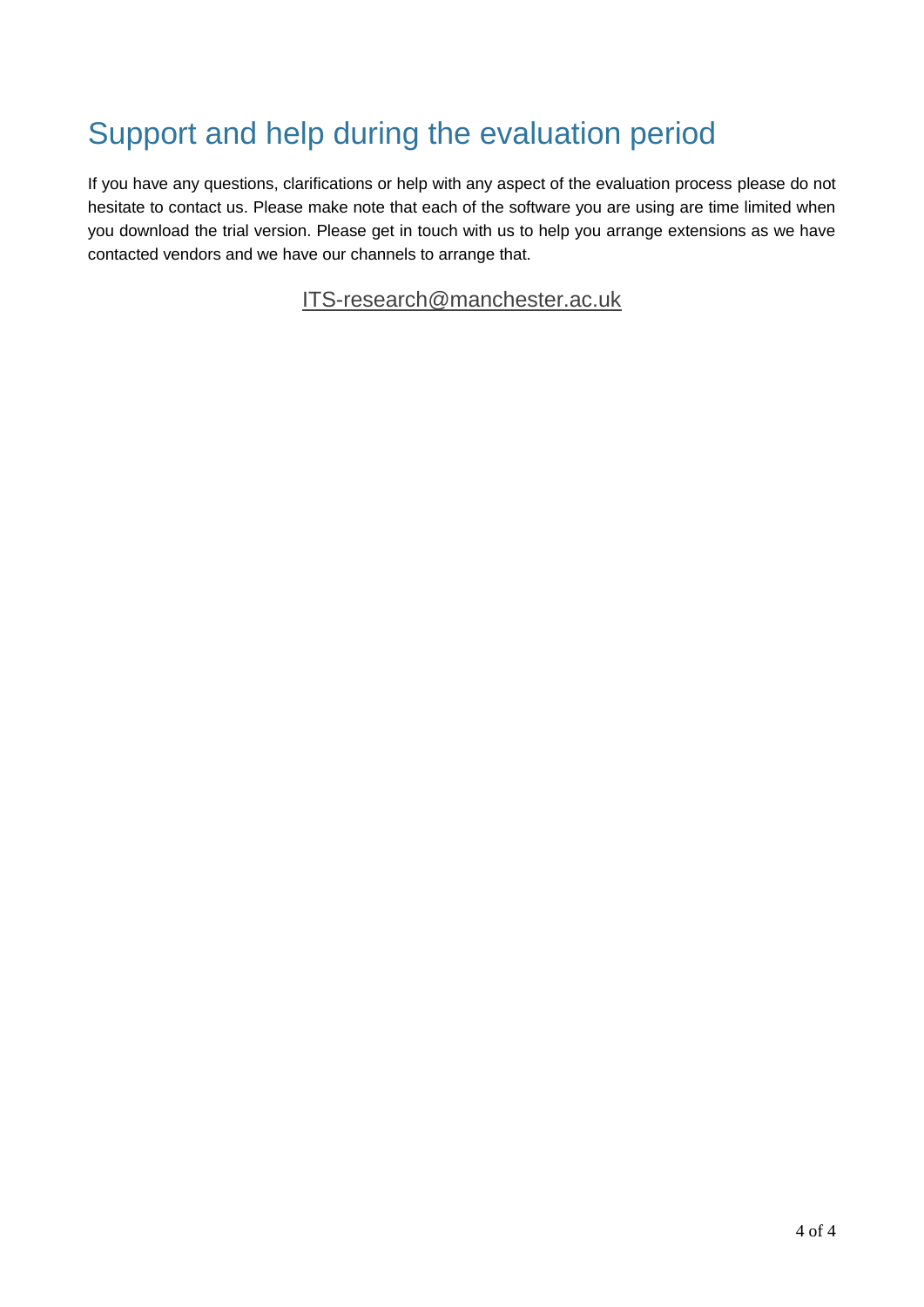Research IT at the University of Manchester has identified that there is demand for a general data analytics and visualization tool that is simpler to use than more sophisticated and complex software like Matlab, Python, R, Mathematica, and STATA.

You have been invited to evaluate one or two of the candidate applications, specifically Tableau, Qlikview, Spotfire and IBM Watson Analytics. You will also have received an information pack with more details about this evaluation - please ensure you have read the information pack before completing this survey.

Please complete this survey ONCE for EACH of the candidate applications you have chosen to evaluate.

Amazon vouchers of £250, £150 and £100 will be awarded to the three best evaluation reports we receive. If you wish to be entered for a chance to win a prize, please include your email address and name at the end of the survey so we can contact you.

#### **\* 1. Which visualization software package are you evaluating in this survey?**

| <b>IBM Watson</b><br>Analytics                                                                                                                                                                    |                | QlikView     |   |   | Spotfire |                |   | Tableau |                          |
|---------------------------------------------------------------------------------------------------------------------------------------------------------------------------------------------------|----------------|--------------|---|---|----------|----------------|---|---------|--------------------------|
| Please specify which particular version you are evaluating and which platform you are using e.g.,<br>cloud/desktop, PC/Mac/Linux.                                                                 |                |              |   |   |          |                |   |         |                          |
|                                                                                                                                                                                                   |                |              |   |   |          |                |   |         |                          |
| * 2. How likely is it that you would recommend this software to a colleague?                                                                                                                      |                |              |   |   |          |                |   |         |                          |
| Not at all<br>$\mathbf{1}$<br>likely - 0                                                                                                                                                          | $\overline{2}$ | $\mathbf{3}$ | 4 | 5 | $\,6\,$  | $\overline{7}$ | 8 | 9       | Extremely<br>likely - 10 |
|                                                                                                                                                                                                   |                |              |   |   |          | - 1            |   |         |                          |
| *3. How satisfied are you with this software's ease of use?<br>Extremely satisfied<br>Very satisfied<br>Somewhat satisfied<br>Not so satisfied<br>Not at all satisfied<br>Any additional comments |                |              |   |   |          |                |   |         |                          |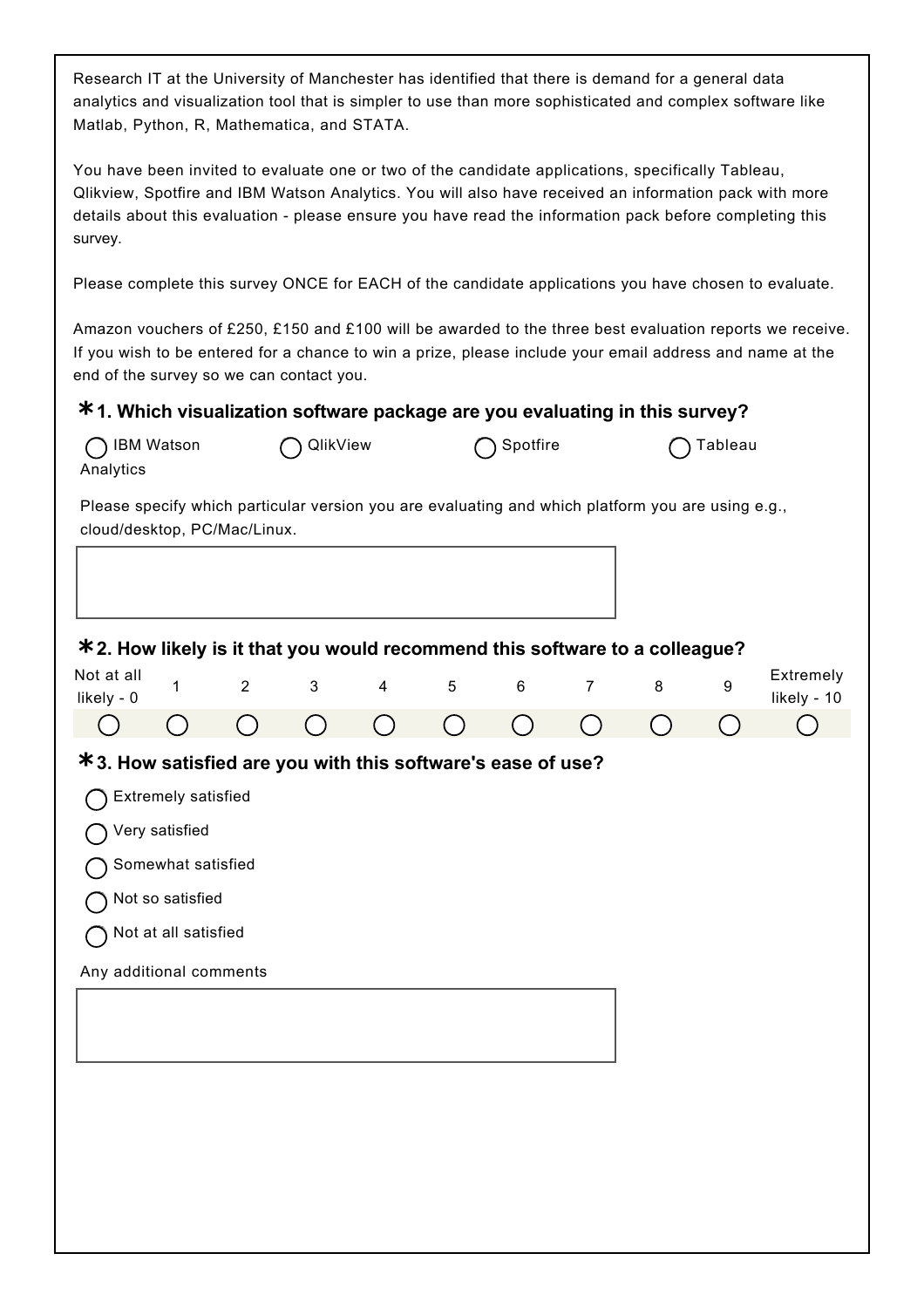#### **\*4. How would you rate the quality of the documentation?**

Very high quality

- $\bigcirc$  High quality
- $\bigcirc$  Neither high nor low quality
- ◯ Low quality
- Very low quality
- $O<sup>N/A</sup>$

Any additional comments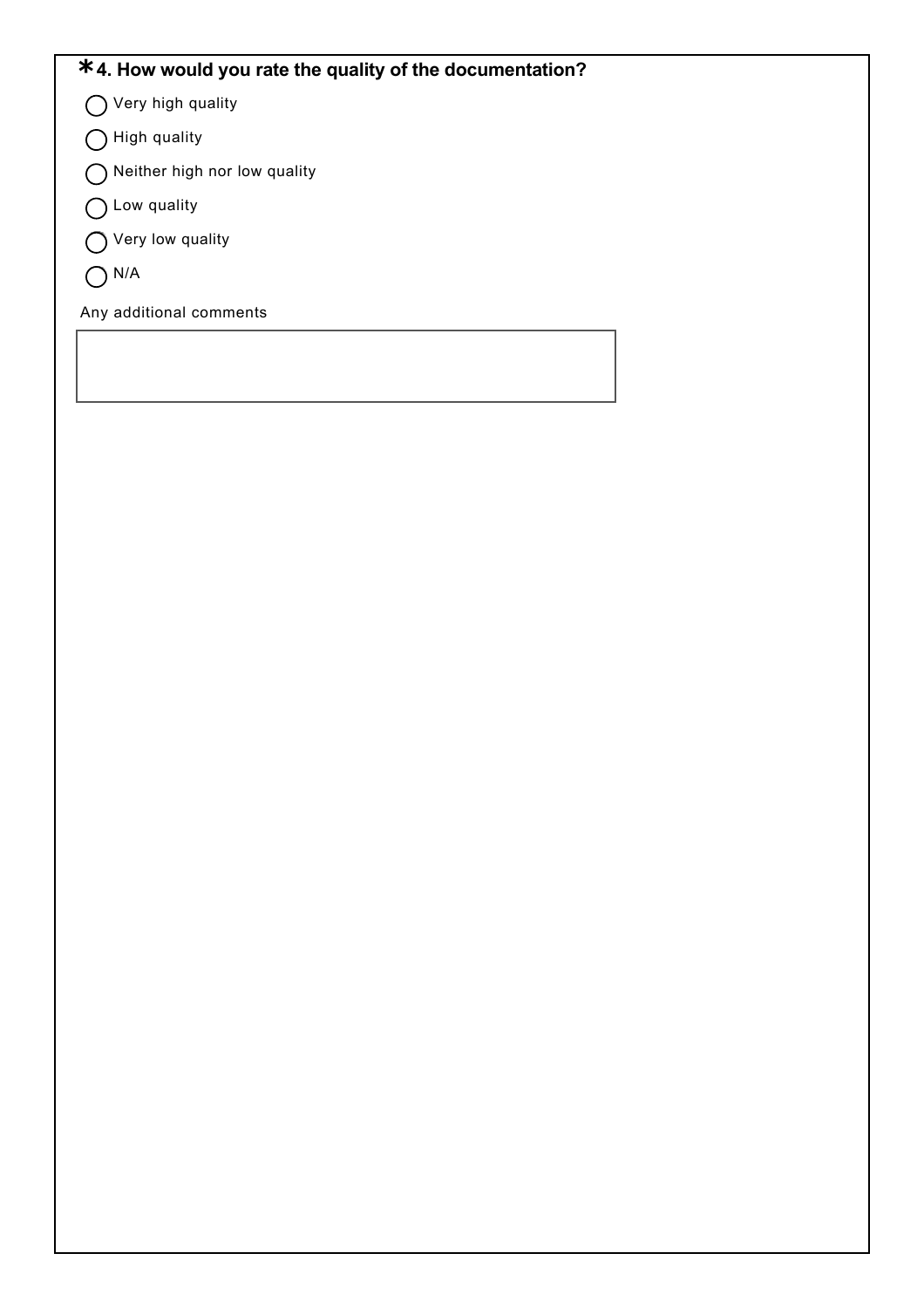| *5. How would you rate the quality of the training materials?    |
|------------------------------------------------------------------|
| Very high quality                                                |
| High quality                                                     |
| Neither high nor low quality                                     |
| Low quality                                                      |
| Very low quality                                                 |
| N/A                                                              |
| Any additional comments                                          |
|                                                                  |
|                                                                  |
| *6. How satisfied are you with the reliability of this software? |
| Extremely satisfied                                              |
| Very satisfied                                                   |
| Somewhat satisfied                                               |
| Not so satisfied                                                 |
| Not at all satisfied                                             |
| Any additional comments                                          |
|                                                                  |
|                                                                  |
| *7. How satisfied are you with the security of this software?    |
| Extremely satisfied                                              |
| Very satisfied                                                   |
| Somewhat satisfied                                               |
| Not so satisfied                                                 |
| Not at all satisfied                                             |
| N/A                                                              |
| Any additional comments                                          |
|                                                                  |
|                                                                  |
|                                                                  |
|                                                                  |
|                                                                  |
|                                                                  |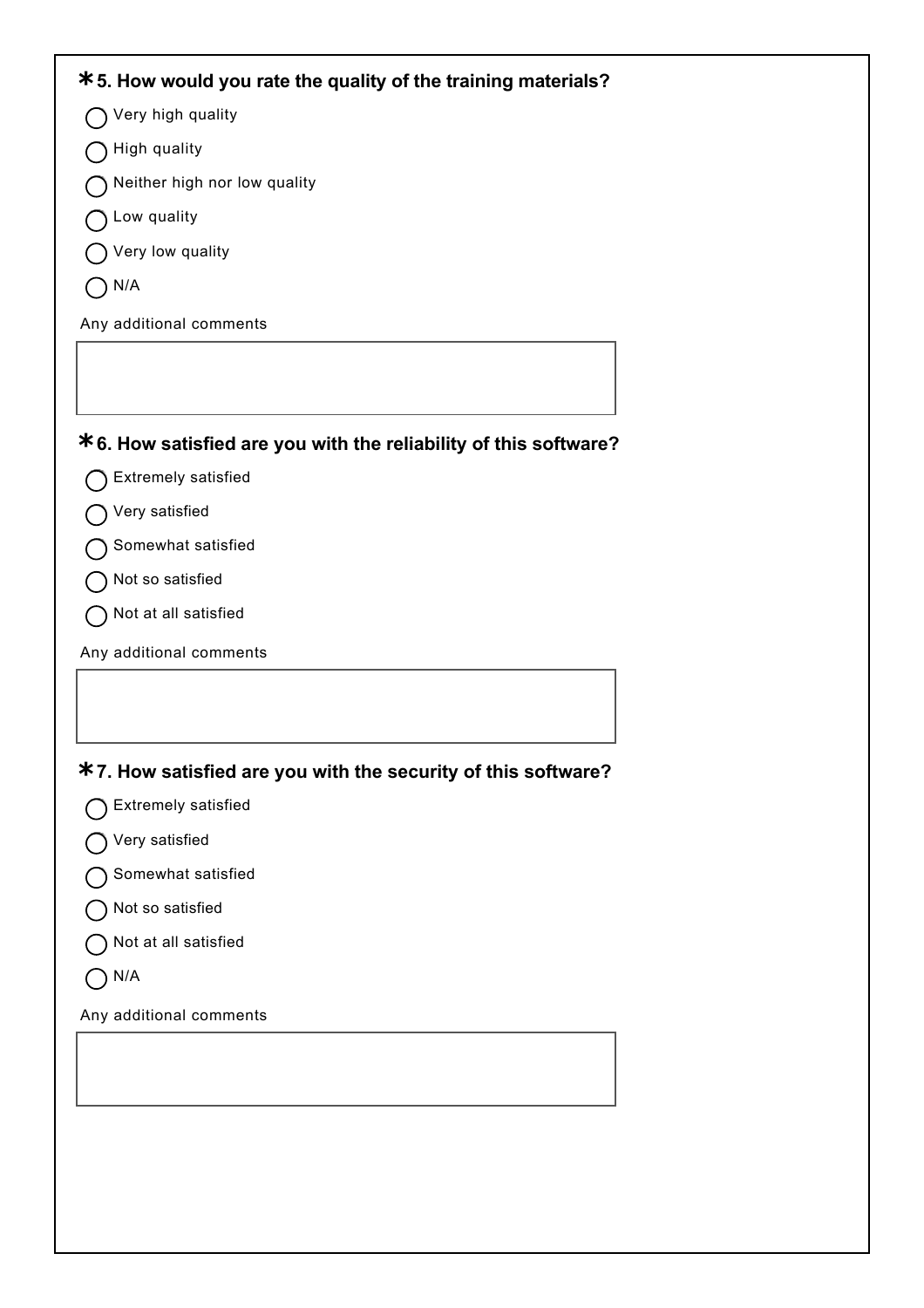#### **\*8. How satisfied are you with the ability to integrate other software with this software?**

Extremely satisfied

Very satisfied

Somewhat satisfied

◯ Not so satisfied

Not at all satisfied

 $O<sub>N/A</sub>$ 

Any additional comments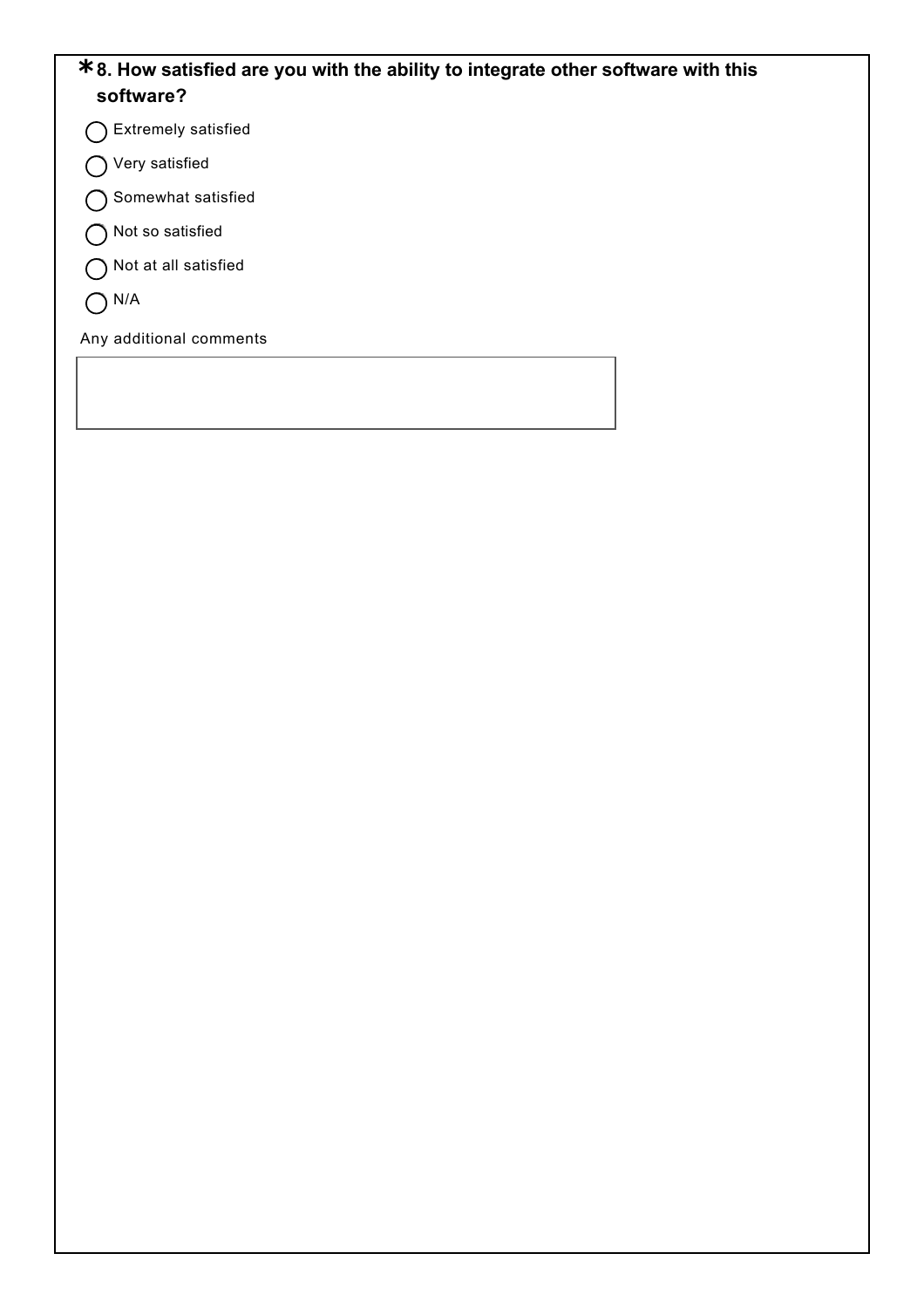| *9. How satisfied are you with the look and feel of this software?                                      |  |  |
|---------------------------------------------------------------------------------------------------------|--|--|
| <b>Extremely satisfied</b>                                                                              |  |  |
| Very satisfied                                                                                          |  |  |
| Somewhat satisfied                                                                                      |  |  |
| Not so satisfied                                                                                        |  |  |
| Not at all satisfied                                                                                    |  |  |
| Any additional comments                                                                                 |  |  |
|                                                                                                         |  |  |
|                                                                                                         |  |  |
| <b>*10. How satisfied are you with the ability to collaborate with other users on this</b><br>software? |  |  |
| Extremely satisfied                                                                                     |  |  |
| Very satisfied                                                                                          |  |  |
| Somewhat satisfied                                                                                      |  |  |
|                                                                                                         |  |  |
| Not so satisfied                                                                                        |  |  |
| Not at all satisfied                                                                                    |  |  |
| N/A                                                                                                     |  |  |
| Any additional comments                                                                                 |  |  |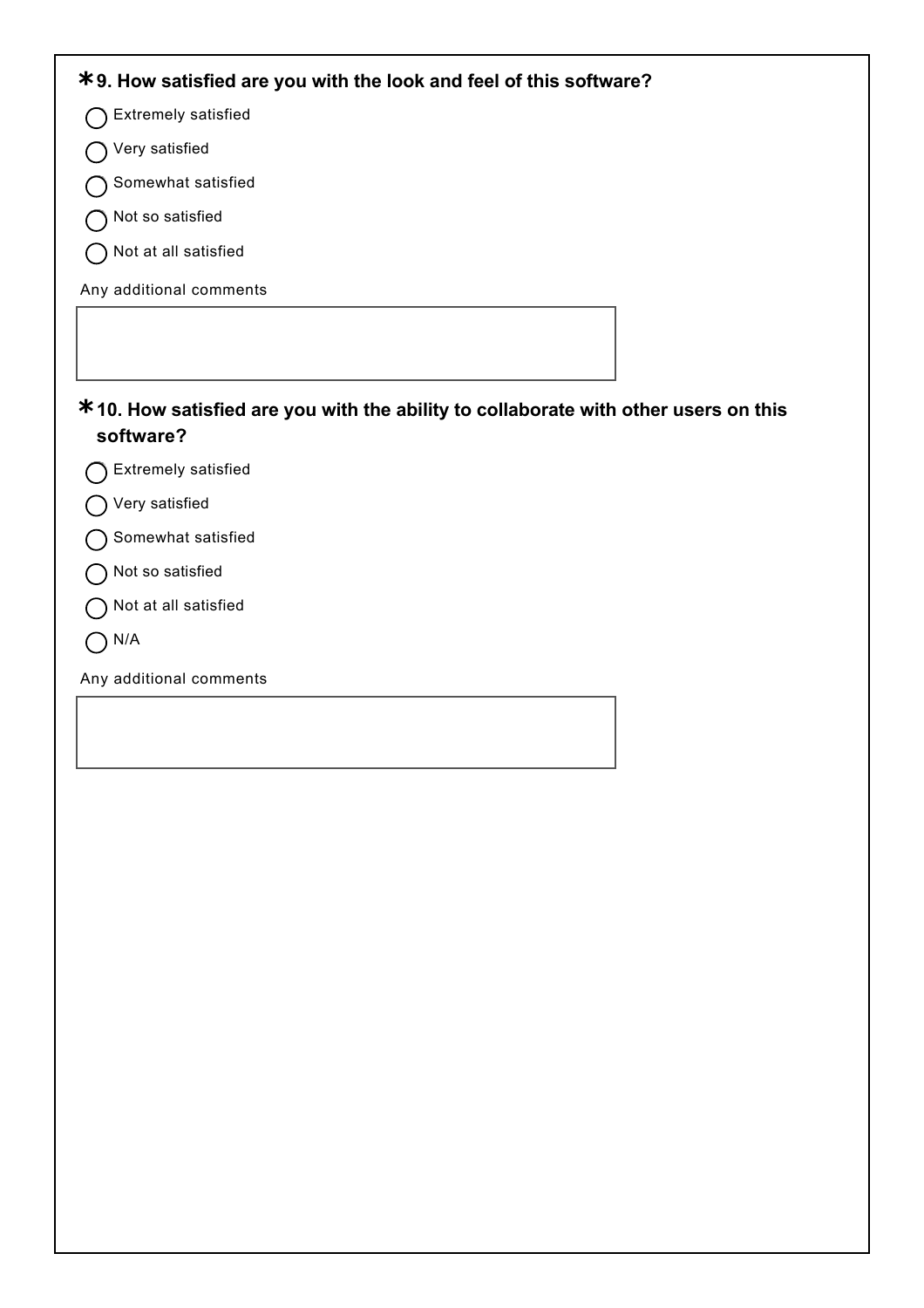#### **\* 11. How satisfied are you with the supported data file formats?**

- ◯ Extremely satisfied
- Very satisfied
- ◯ Somewhat satisfied
- ◯ Not so satisfied
- ◯ Not at all satisfied

### **\* 12. How satisfied are you with the database access capabilities?**

- ◯ Extremely satisfied
- Very satisfied
- Somewhat satisfied
- ◯ Not so satisfied
- Not at all satisfied
- $\bigcap$  N/A

#### **\* 13. How satisfied are you with the missing data and cleaning data tools?**

- ◯ Extremely satisfied
- ◯ Very satisfied
- ◯ Somewhat satisfied
- ◯ Not so satisfied
- Not at all satisfied
- $O<sub>N/A</sub>$

### **\* 14. How satisfied are you with the ability to handle Big Data?**

- ◯ Extremely satisfied
- Very satisfied
- ◯ Somewhat satisfied
- ◯ Not so satisfied
- Not at all satisfied
- $O$  N/A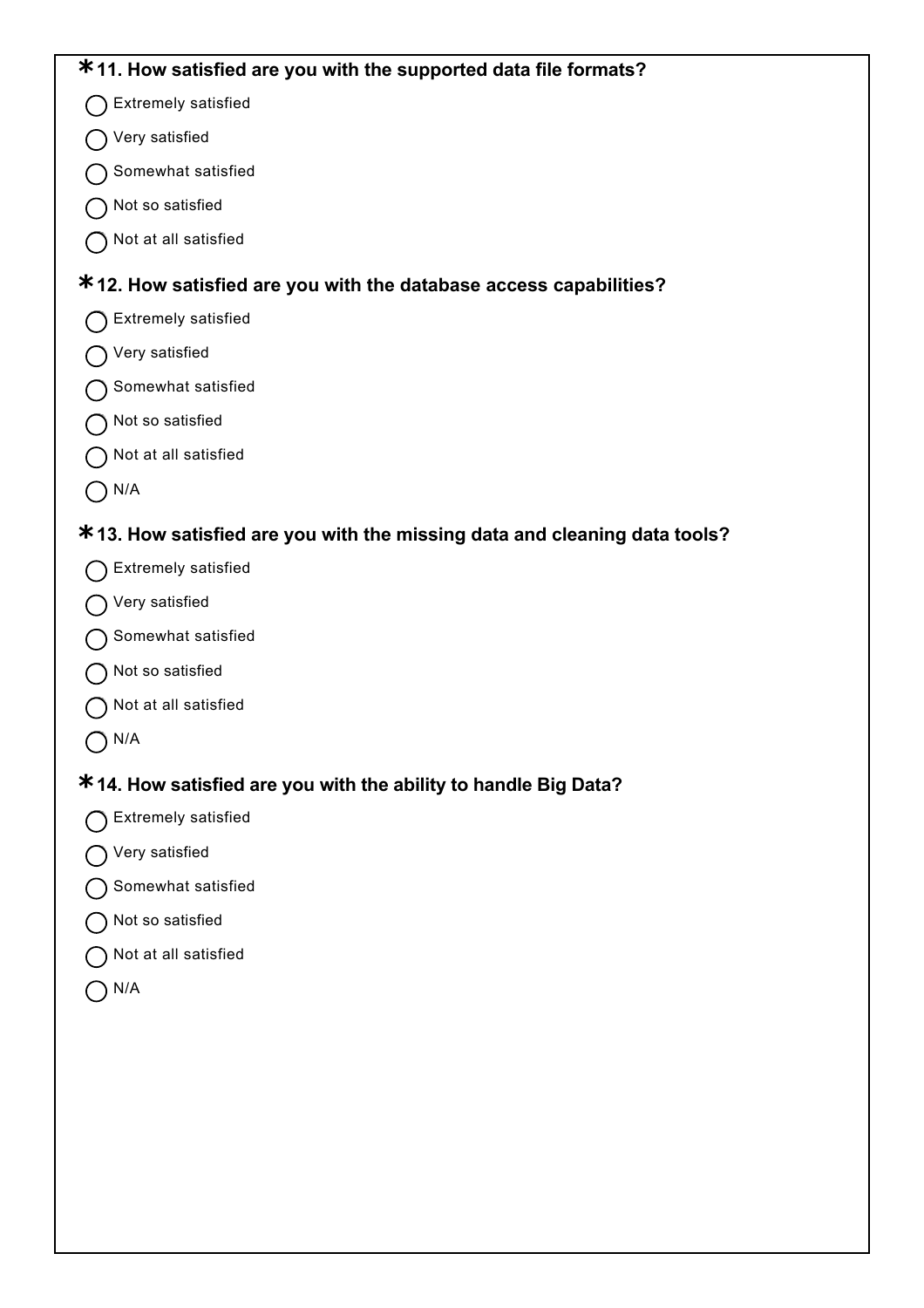### **\*15. How satisfied are you with the mapping capabilities?**

- Extremely satisfied
- Very satisfied
- Somewhat satisfied
- Not so satisfied
- Not at all satisfied
- $O<sup>N/A</sup>$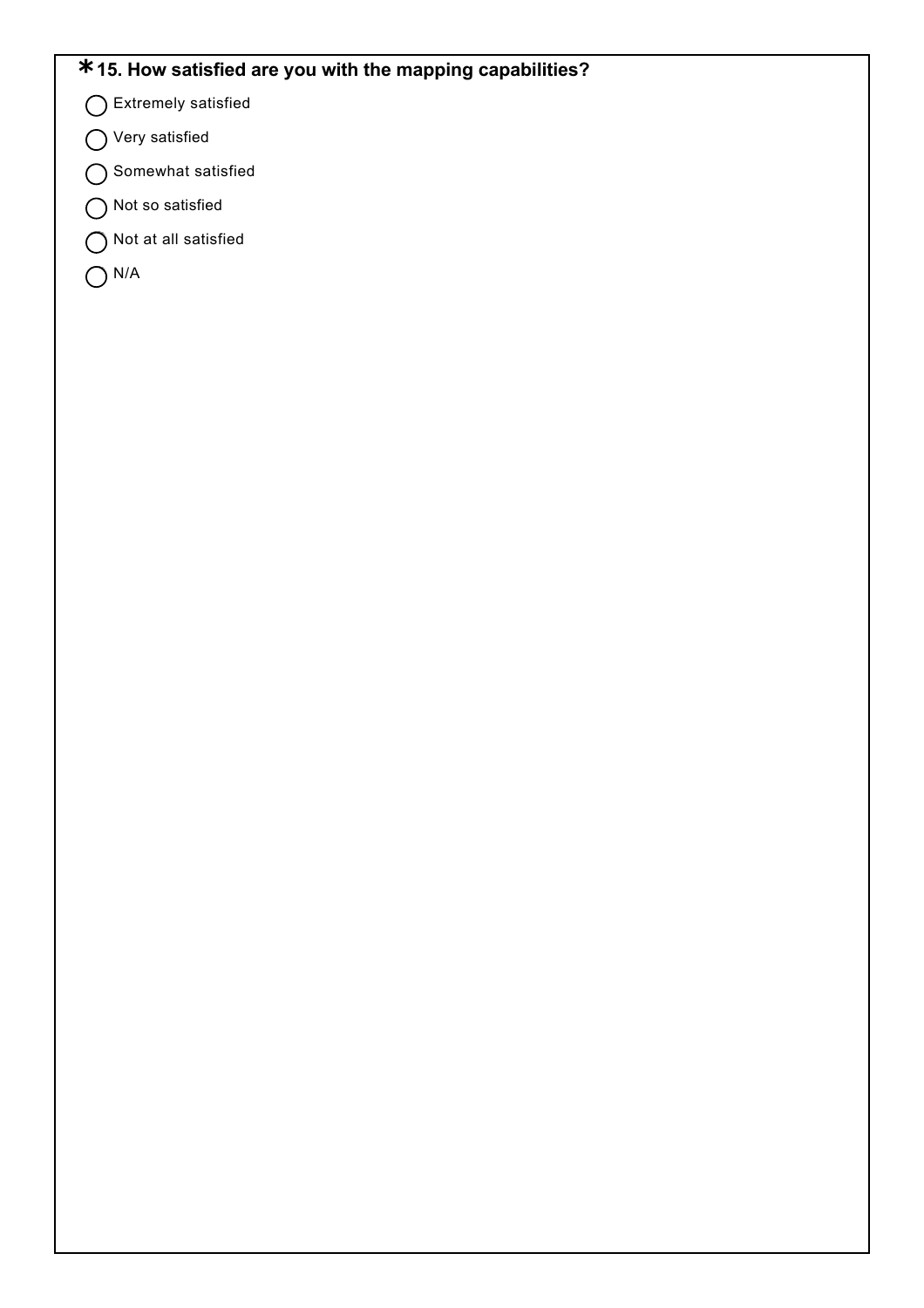| *16. How satisfied are you with the data modelling capabilities?                         |
|------------------------------------------------------------------------------------------|
| <b>Extremely satisfied</b>                                                               |
| Very satisfied                                                                           |
| Somewhat satisfied                                                                       |
| Not so satisfied                                                                         |
| Not at all satisfied                                                                     |
| N/A                                                                                      |
| *17. How satisfied are you with ability to handle multi-dimensional, multi-variate data? |
| <b>Extremely satisfied</b>                                                               |
| Very satisfied                                                                           |
| Somewhat satisfied                                                                       |
| Not so satisfied                                                                         |
| Not at all satisfied                                                                     |
| N/A                                                                                      |
| *18. How satisfied are you with ability to handle real-time data?                        |
| <b>Extremely satisfied</b>                                                               |
| Very satisfied                                                                           |
| Somewhat satisfied                                                                       |
| Not so satisfied                                                                         |
| ◯ Not at all satisfied                                                                   |
| ) N/A                                                                                    |
| * 19. How satisfied are you with data clustering/hierarchical capabilities?              |
| Extremely satisfied                                                                      |
| Very satisfied                                                                           |
| Somewhat satisfied                                                                       |
| Not so satisfied                                                                         |
| Not at all satisfied                                                                     |
| N/A                                                                                      |
|                                                                                          |
|                                                                                          |
|                                                                                          |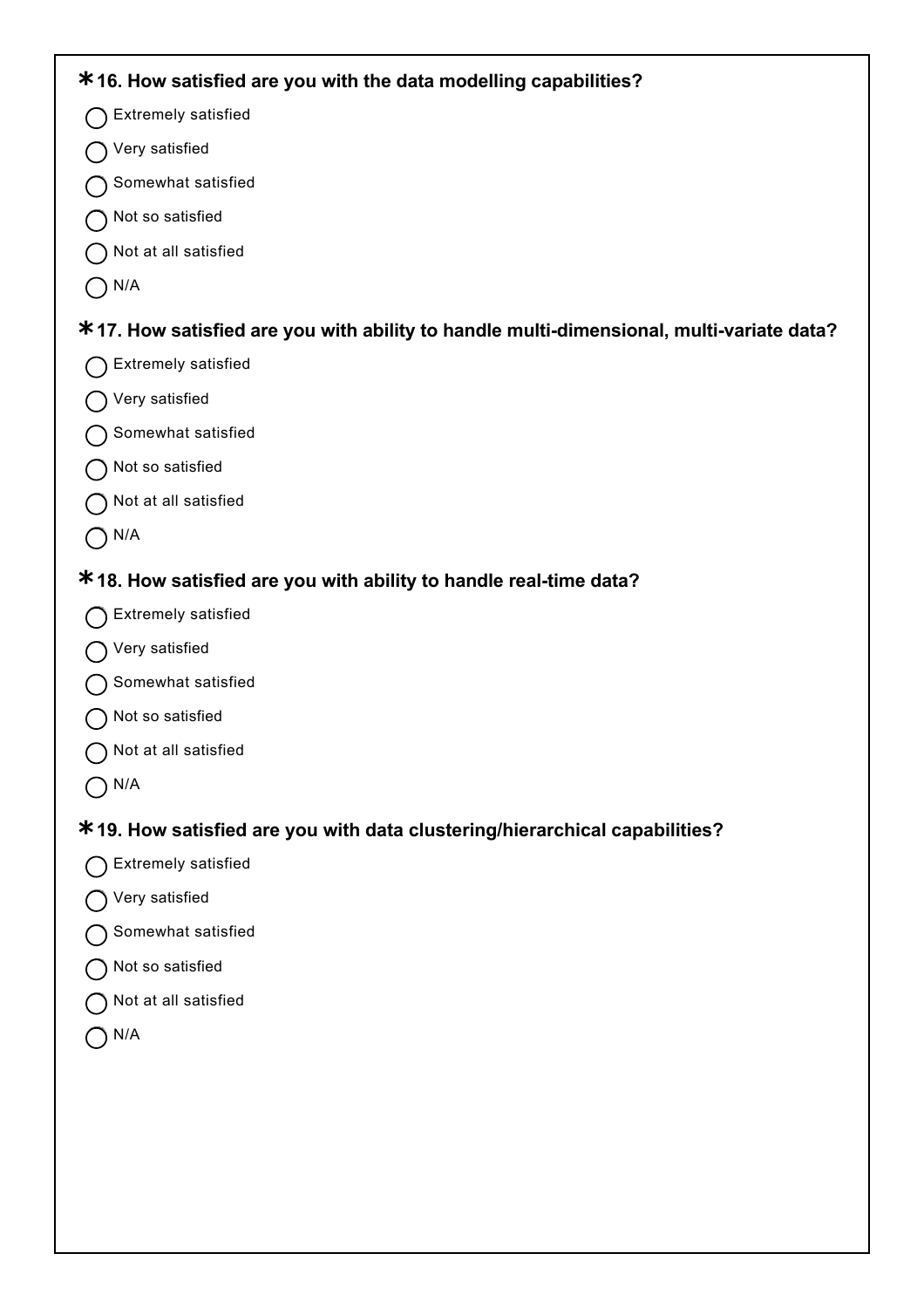## **\*20. How satisfied are you with the data selection tools?**

- Extremely satisfied
- Very satisfied
- Somewhat satisfied
- Not so satisfied
- Not at all satisfied
- $O<sup>N/A</sup>$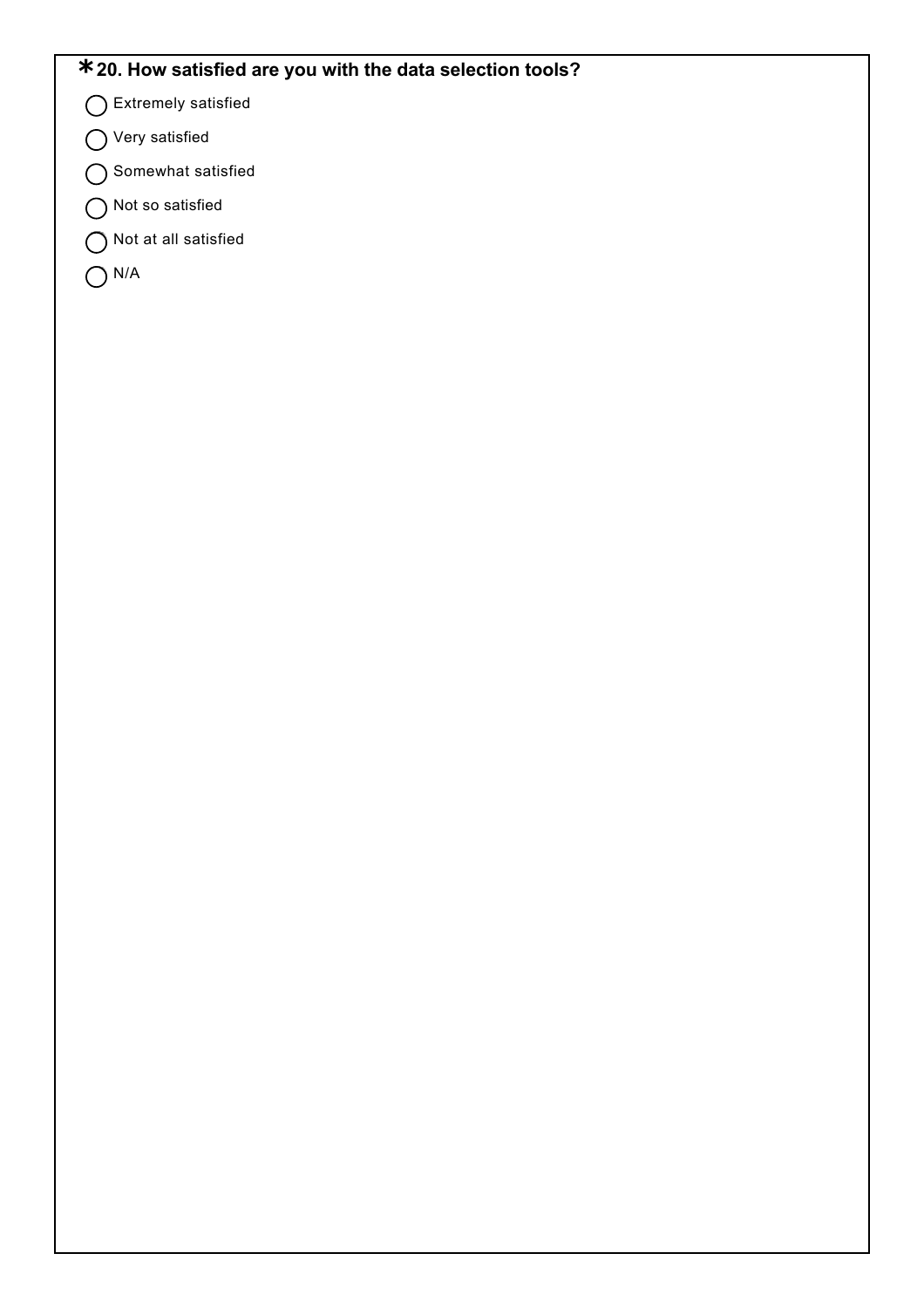## **\* 21. How satisfied are you with the data mining capabilities? \* 22. How satisfied are you with the visual drilldown capabilities? \* 23. How satisfied are you with the data analytics capabilities? \* 24. How satisfied are you with the user interface and overall interactivity?** ◯ Extremely satisfied Very satisfied Somewhat satisfied O Not so satisfied Not at all satisfied  $\bigcap$  N/A ◯ Extremely satisfied Very satisfied Somewhat satisfied ◯ Not so satisfied Not at all satisfied  $O<sup>N/A</sup>$ ◯ Extremely satisfied O Very satisfied ◯ Somewhat satisfied O Not so satisfied O Not at all satisfied  $\bigcap N/A$ ◯ Extremely satisfied O Very satisfied ◯ Somewhat satisfied O Not so satisfied

Not at all satisfied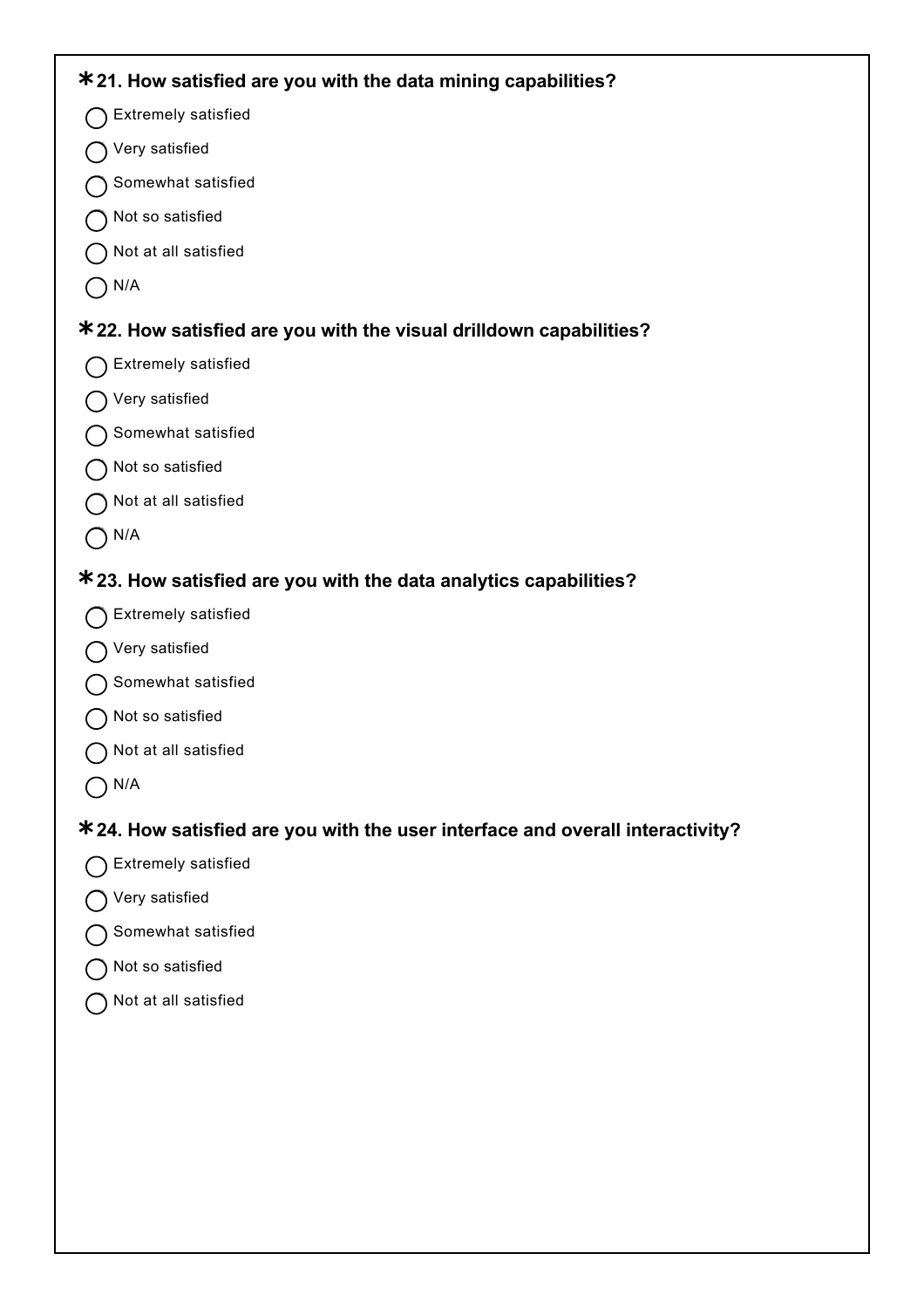#### **\*25. How satisfied are you with the visualization view controls and its overall interactivity?**

Extremely satisfied

◯ Very satisfied

Somewhat satisfied

◯ Not so satisfied

Not at all satisfied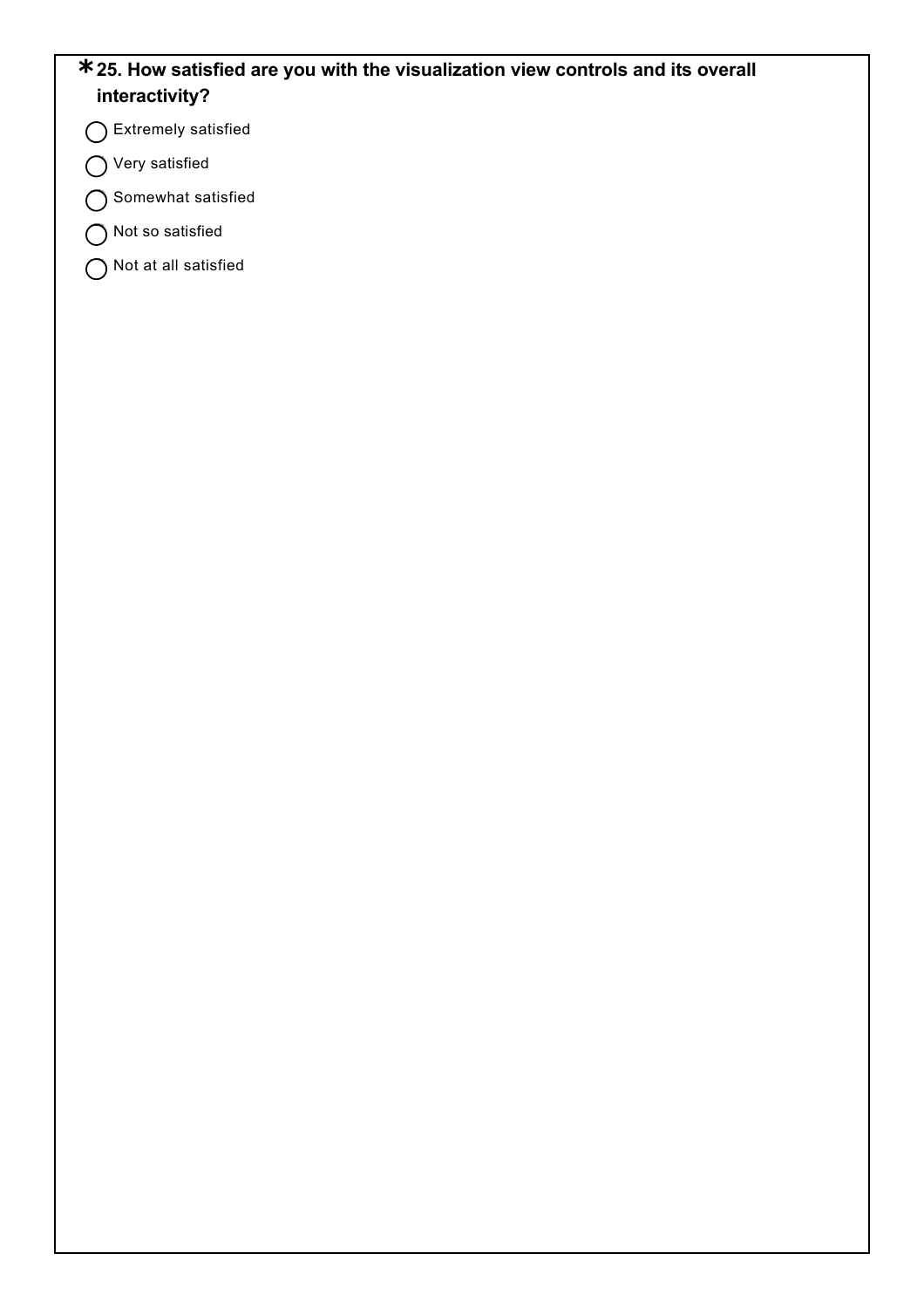| * 26. How satisfied are you with the options for exporting/publishing your results?           |
|-----------------------------------------------------------------------------------------------|
| Extremely satisfied                                                                           |
| Very satisfied                                                                                |
| Somewhat satisfied                                                                            |
| Not so satisfied                                                                              |
| Not at all satisfied                                                                          |
| N/A                                                                                           |
| *27. How satisfied are you with the support for creating and editing dashboards?              |
| Extremely satisfied                                                                           |
| Very satisfied                                                                                |
| Somewhat satisfied                                                                            |
| Not so satisfied                                                                              |
| Not at all satisfied                                                                          |
| N/A                                                                                           |
| *28. How satisfied are you with the options for sharing interactive dashboards?               |
| <b>Extremely satisfied</b>                                                                    |
| Very satisfied                                                                                |
| Somewhat satisfied                                                                            |
| Not so satisfied                                                                              |
| Not at all satisfied                                                                          |
| N/A                                                                                           |
| <b>*29. How satisfied are you with the reproducibility of the visualization, analysis and</b> |
| output results?                                                                               |
| <b>Extremely satisfied</b>                                                                    |
| Very satisfied                                                                                |
| Somewhat satisfied                                                                            |
| Not so satisfied                                                                              |
| Not at all satisfied                                                                          |

O N/A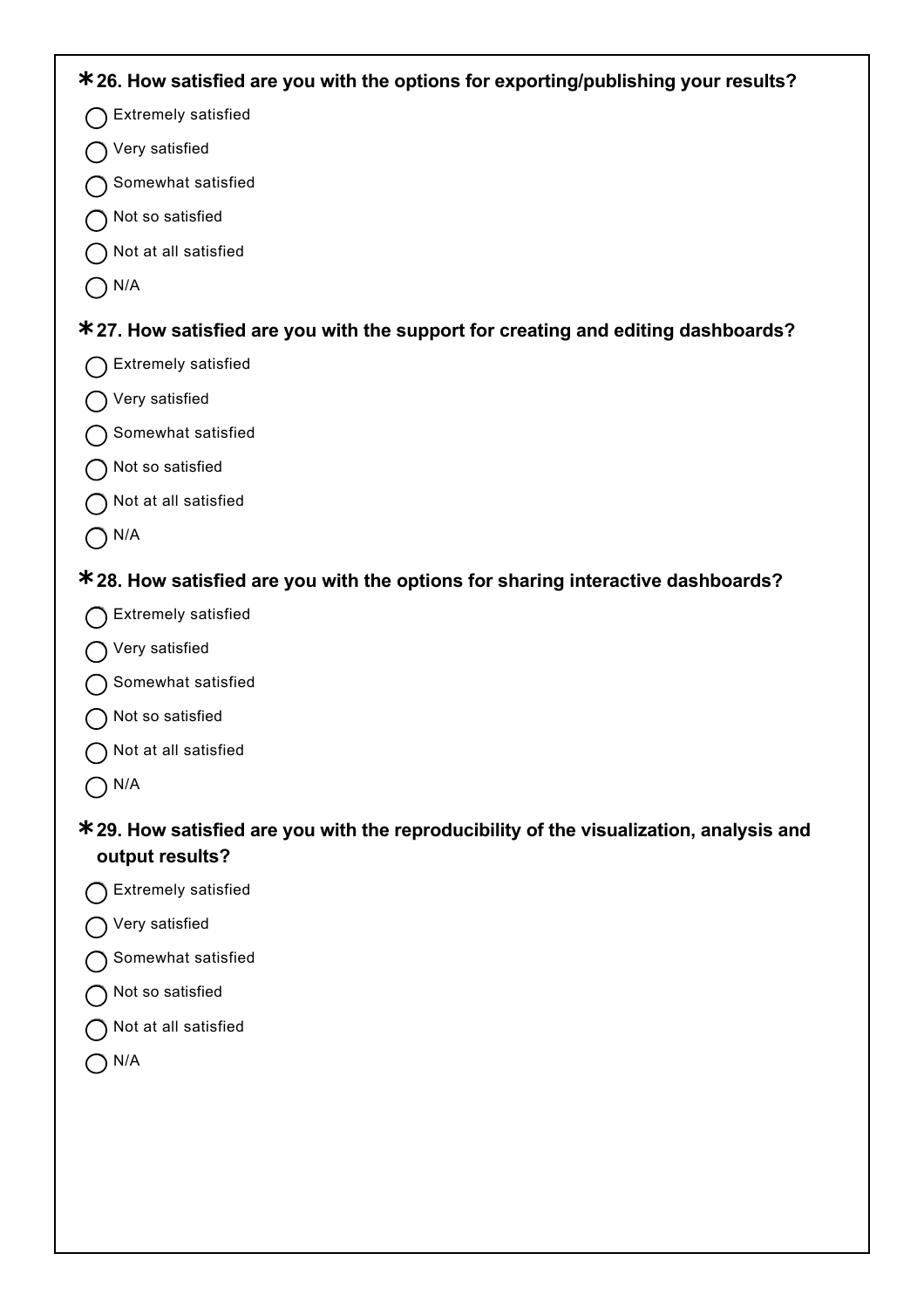| 30. Please select up to FOUR features which are ESSENTIAL to you for this kind of<br>software. |                                      |  |  |  |  |
|------------------------------------------------------------------------------------------------|--------------------------------------|--|--|--|--|
| <b>Multiple Data Sources</b>                                                                   | Multiple simultaneous visualizations |  |  |  |  |
| Integration with other software                                                                | Customizable dashboard               |  |  |  |  |
| Wide variety of data filters                                                                   | Print and Export                     |  |  |  |  |
| Wide variety of data mappers                                                                   | Create and save queries/analyses     |  |  |  |  |
| Wide variety of analytic tools                                                                 | Storyboarding                        |  |  |  |  |
| Wide variety of visualization techniques                                                       | Collaboration                        |  |  |  |  |
| Web-based client                                                                               | Social media support                 |  |  |  |  |
| Desktop-based client                                                                           | Security and access control          |  |  |  |  |
| Mobile-based client                                                                            | HTML5 support                        |  |  |  |  |
| 31. Please select up to FOUR features which are DESIRABLE to you for this kind of<br>software. |                                      |  |  |  |  |
| <b>Multiple Data Sources</b>                                                                   | Multiple simultaneous visualizations |  |  |  |  |
| Integration with other software                                                                | Customizable dashboard               |  |  |  |  |
| Wide variety of data filters                                                                   | Print and Export                     |  |  |  |  |
| Wide variety of data mappers                                                                   | Create and save queries/analyses     |  |  |  |  |
| Wide variety of analytic tools                                                                 | Storyboarding                        |  |  |  |  |
| Wide variety of visualization techniques                                                       | Collaboration                        |  |  |  |  |
| Web-based client                                                                               | Social media support                 |  |  |  |  |
| Desktop-based client                                                                           | Security and access control          |  |  |  |  |
| Mobile-based client                                                                            | HTML5 support                        |  |  |  |  |
|                                                                                                |                                      |  |  |  |  |
|                                                                                                |                                      |  |  |  |  |
|                                                                                                |                                      |  |  |  |  |
|                                                                                                |                                      |  |  |  |  |
|                                                                                                |                                      |  |  |  |  |
|                                                                                                |                                      |  |  |  |  |